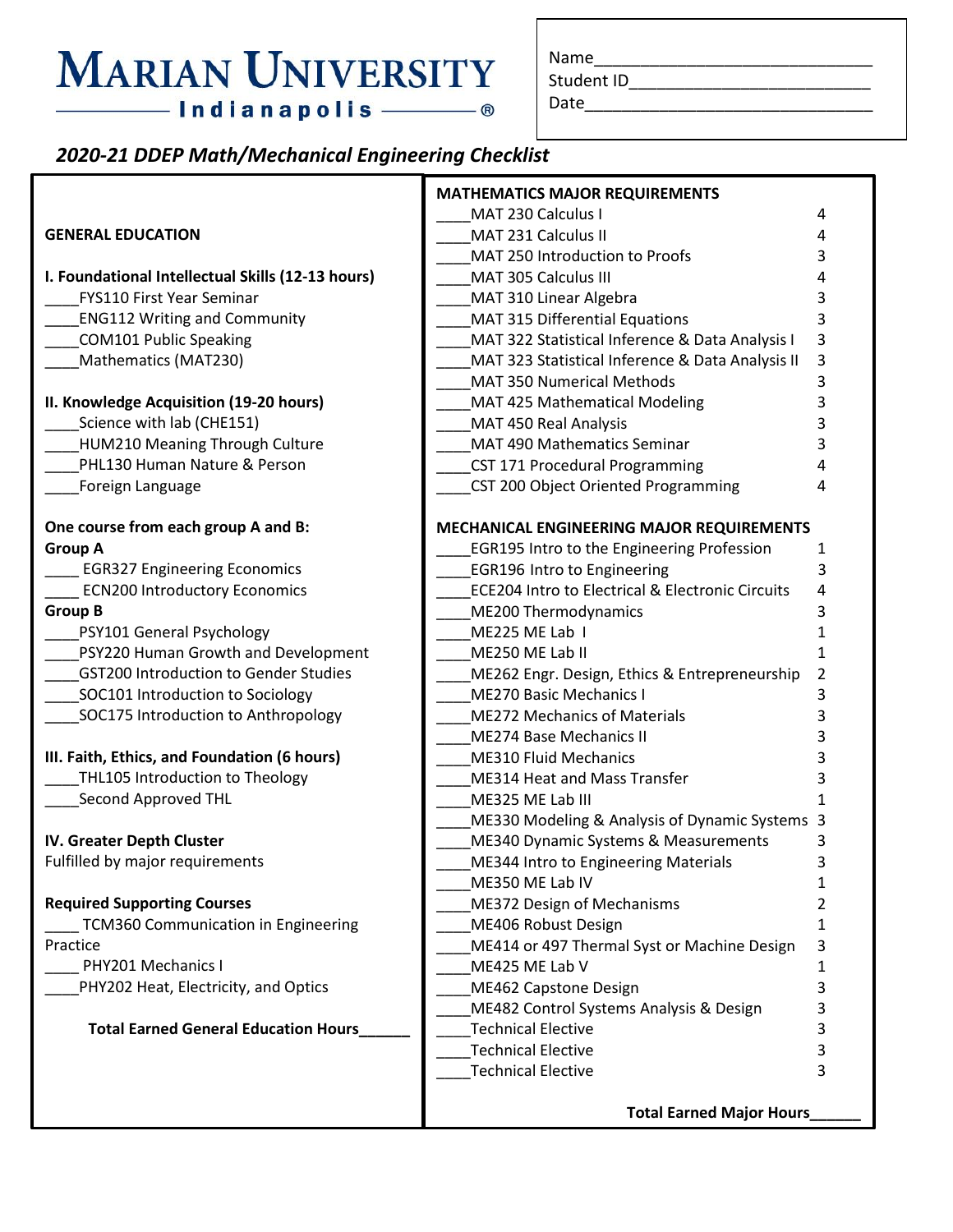### **MARIAN UNIVERSITY** ──Indianapolis ────®

#### **2020-21 Dual-Degree Engineering Major B.S. Mathematics with concentration in Applied Math & B.S. Mechanical Engineering Sample Five-Year Plan**

|                             |                      |                               | <b>Year One</b>             |                           |                               |  |
|-----------------------------|----------------------|-------------------------------|-----------------------------|---------------------------|-------------------------------|--|
| <b>Fall Semester</b>        |                      | <b>Spring Semester</b>        |                             |                           |                               |  |
| <b>Requirement Category</b> | Course               | Credit<br><b>Hours</b>        | <b>Requirement Category</b> | Course                    | <b>Credit</b><br><b>Hours</b> |  |
| <b>First Year Seminar</b>   | <b>FYS 110</b>       | 3                             | Major                       | <b>MAT 231</b>            | 4                             |  |
| Major                       | <b>MAT 230</b>       | 4                             | Major                       | CST171                    | 3                             |  |
| Major                       | <b>CHE151</b>        | 4                             | Major                       | <b>PHY201</b>             | 4                             |  |
| Major                       | <b>EGR196</b>        | 3                             | <b>General Education</b>    | <b>ENG 112</b>            | 3                             |  |
| Major                       | <b>EGR195</b>        | $\mathbf{1}$                  | <b>General Education</b>    | <b>THL105</b>             | 3                             |  |
| <b>General Education</b>    | COM101               | 3                             |                             |                           |                               |  |
| <b>Semester Hours</b>       | 18                   |                               | <b>Semester Hours</b>       | 17                        |                               |  |
| <b>Cumulative Hours</b>     | 18                   |                               | <b>Cumulative Hours</b>     | 35                        |                               |  |
| <b>Year Two</b>             |                      |                               |                             |                           |                               |  |
|                             | <b>Fall Semester</b> |                               |                             | <b>Spring Semester</b>    |                               |  |
| <b>Requirement Category</b> | Course               | <b>Credit</b>                 | <b>Requirement Category</b> | Course                    | <b>Credit</b>                 |  |
|                             |                      | <b>Hours</b>                  |                             |                           | <b>Hours</b>                  |  |
| Major                       | <b>MAT 305</b>       | 4                             | Major                       | <b>MAT250</b>             | 3                             |  |
| Major                       | <b>PHY202</b>        | 4                             | Major                       | <b>MAT315</b>             | 3                             |  |
| Major                       | <b>ME200</b>         | 3                             | Major                       | <b>ECE204</b>             | 4                             |  |
| Major                       | ME270                | 3                             | Major                       | ME274                     | 3                             |  |
| Major                       | <b>CST270</b>        | 3                             | <b>General Education</b>    | <b>EGR327</b>             | 3                             |  |
| Major                       | <b>MAT210</b>        | $\mathbf{1}$                  |                             |                           |                               |  |
| <b>Semester Hours</b>       | 18                   |                               | <b>Semester Hours</b>       | 16                        |                               |  |
| <b>Cumulative Hours</b>     | 53                   |                               | <b>Cumulative Hours</b>     | 69                        |                               |  |
|                             |                      |                               | <b>Year Three</b>           |                           |                               |  |
| <b>Fall Semester</b>        |                      | <b>Spring Semester</b>        |                             |                           |                               |  |
| <b>Requirement Category</b> | Course               | <b>Credit</b><br><b>Hours</b> | <b>Requirement Category</b> | Course                    | <b>Credit</b><br><b>Hours</b> |  |
| Major                       | ME330                | 2                             | Major                       | <b>MAT323</b>             | 3                             |  |
| Major                       | ME225/262            | 3                             | Major                       | ME340                     | 3                             |  |
| Major                       | ME310/325            | 4                             | Major                       | ME272                     | 3                             |  |
| Major                       | <b>MAT310</b>        | 4                             | Major                       | <b>MAT350</b>             | 3                             |  |
| Major                       | <b>MAT322</b>        | 3                             | <b>General Education</b>    | Second THL                | 3                             |  |
| Major                       | <b>ME 250</b>        | $\mathbf{1}$                  | Major                       | ME 350                    | 1                             |  |
| <b>Semester Hours</b>       | 18                   |                               | <b>Semester Hours</b>       | 16                        |                               |  |
| <b>Cumulative Hours</b>     | 86                   |                               | <b>Cumulative Hours</b>     | 102                       |                               |  |
|                             |                      |                               | <b>Year Four</b>            |                           |                               |  |
| <b>Fall Semester</b>        |                      | <b>Spring Semester</b>        |                             |                           |                               |  |
| <b>Requirement Category</b> | Course               | <b>Credit</b><br><b>Hours</b> | <b>Requirement Category</b> | Course                    | <b>Credit</b><br><b>Hours</b> |  |
| Major                       | ME314                | 3                             | Major                       | ME414/497                 | 3                             |  |
| Major                       | ME344                | 3                             | <b>General Education</b>    | <b>TCM360</b>             | 2                             |  |
| Major                       | ME372                | 3                             | <b>General Education</b>    | GST/PSY/SOC               | 3                             |  |
| Major                       | ME425                | 1                             | Major                       | <b>MAT450</b>             | 3                             |  |
| Major                       | <b>MAT425</b>        | 3                             | Major                       | <b>Technical Elective</b> | 3                             |  |
| <b>Semester Hours</b>       | 13                   |                               | <b>Semester Hours</b>       | 14                        |                               |  |